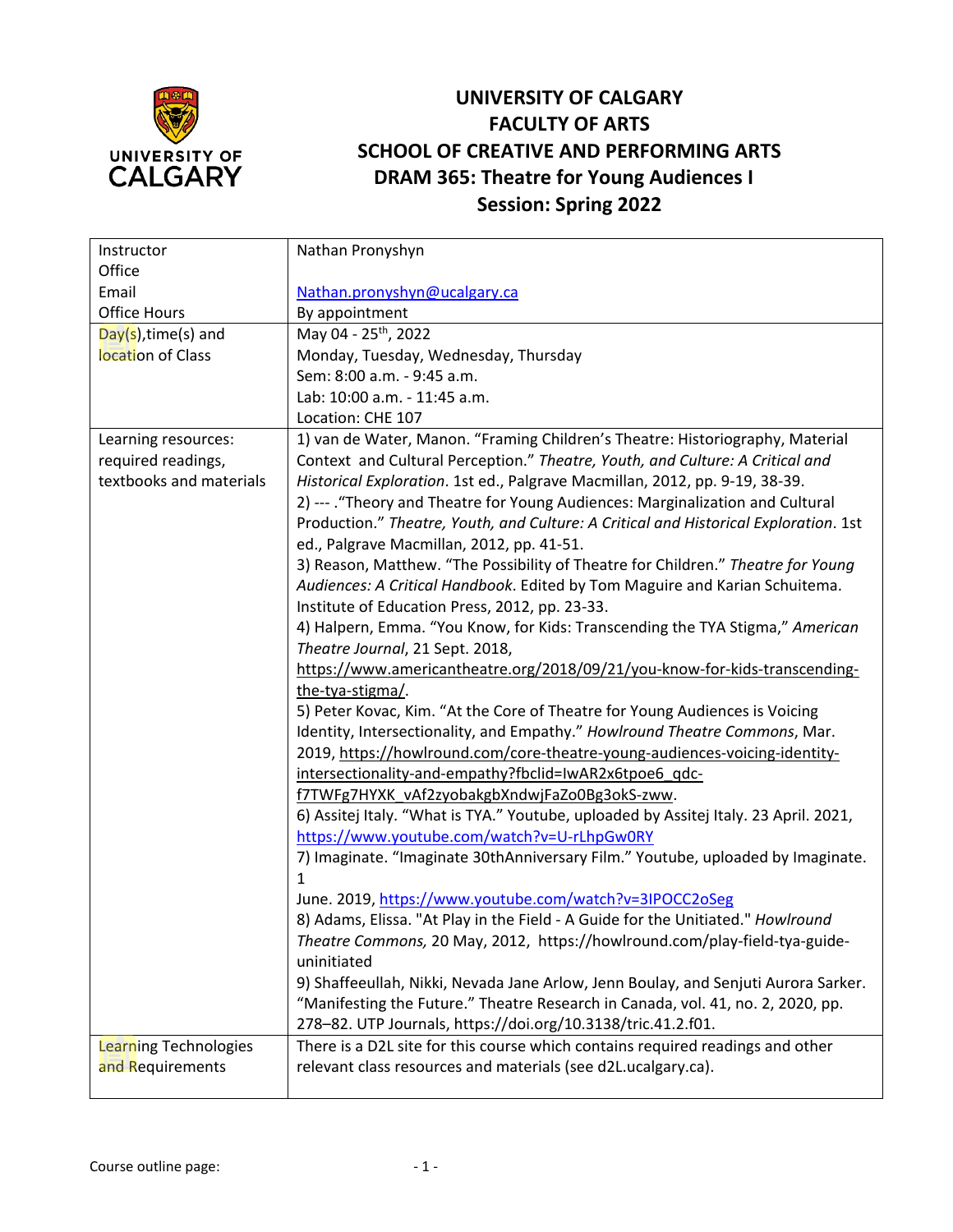| Prerequisites         | In order to successfully engage in their learning experiences at the University of<br>Calgary, students taking online, remote and blended courses are required to have<br>reliable access to the following technology:<br>A computer with a supported operating system, as well as the latest<br>security, and malware updates;<br>A current and updated web browser;<br>Most current laptops will have a built-in webcam, speaker and microphone.<br>Drama 209 and 210 (or Drama 200) or permission from the School of Creative and     |
|-----------------------|------------------------------------------------------------------------------------------------------------------------------------------------------------------------------------------------------------------------------------------------------------------------------------------------------------------------------------------------------------------------------------------------------------------------------------------------------------------------------------------------------------------------------------------|
|                       | Performing Arts.                                                                                                                                                                                                                                                                                                                                                                                                                                                                                                                         |
| Course description    | Theatre for Young Audiences I will give a theoretical overview of Theatre for<br>Young Audiences (TYA) and a practical introduction to various approaches to TYA.<br>Students will develop a contextual understanding of TYA in Canada and abroad,<br>challenge commonly held preconceptions of the work, examine methods of<br>creation and engagement, and will have the opportunity to explore how they<br>might engage with the field. The course will require students to participate in both<br>scholarship and artistic practice. |
| Course learning       | By the completion of this course, successful students will be able to:                                                                                                                                                                                                                                                                                                                                                                                                                                                                   |
| outcomes              | 1. Demonstrate an understanding of TYA's historical and contemporary cultural<br>contexts.<br>2. Be familiar with different approaches to creating, performing, and producing<br>TYA.<br>3. Understand TYA as it applies to children and youth of different ages.<br>4. Develop and articulate their own unique and informed artistic vision for TYA.                                                                                                                                                                                    |
| Course schedule       | Week 1                                                                                                                                                                                                                                                                                                                                                                                                                                                                                                                                   |
| Assessment components | Physical work<br>Examine notions of childhood and TYA<br>Origins, theoretical perspectives and trends in contemporary TYA.<br>Group work, presentations and discussions.<br>Week 2<br>Examine TYA companies from around the world.<br>Script Readings/videos of work for different ages.<br>Approaches to creation and performance<br>Week 3:<br>Presenting/Performing/Producing TYA<br>$\overline{\phantom{a}}$<br>Rehearsals<br><b>Pitch Session Presentations</b><br><b>Group Discussion</b>                                          |
|                       | <b>Value: 15%</b><br>Due Date: Monday, May 9<br>Description: Groups will be assigned readings offering perspectives on the history<br>of TYA, Notions of Childhood, The Audience and Contemporary Trends in TYA.<br>Groups will be required to familiarize themselves with the readings and work<br>together to create and lead an informal presentation and discussion for the class.<br>Case Study<br><b>Value: 15%</b>                                                                                                                |
|                       | Due Date: Ongoing                                                                                                                                                                                                                                                                                                                                                                                                                                                                                                                        |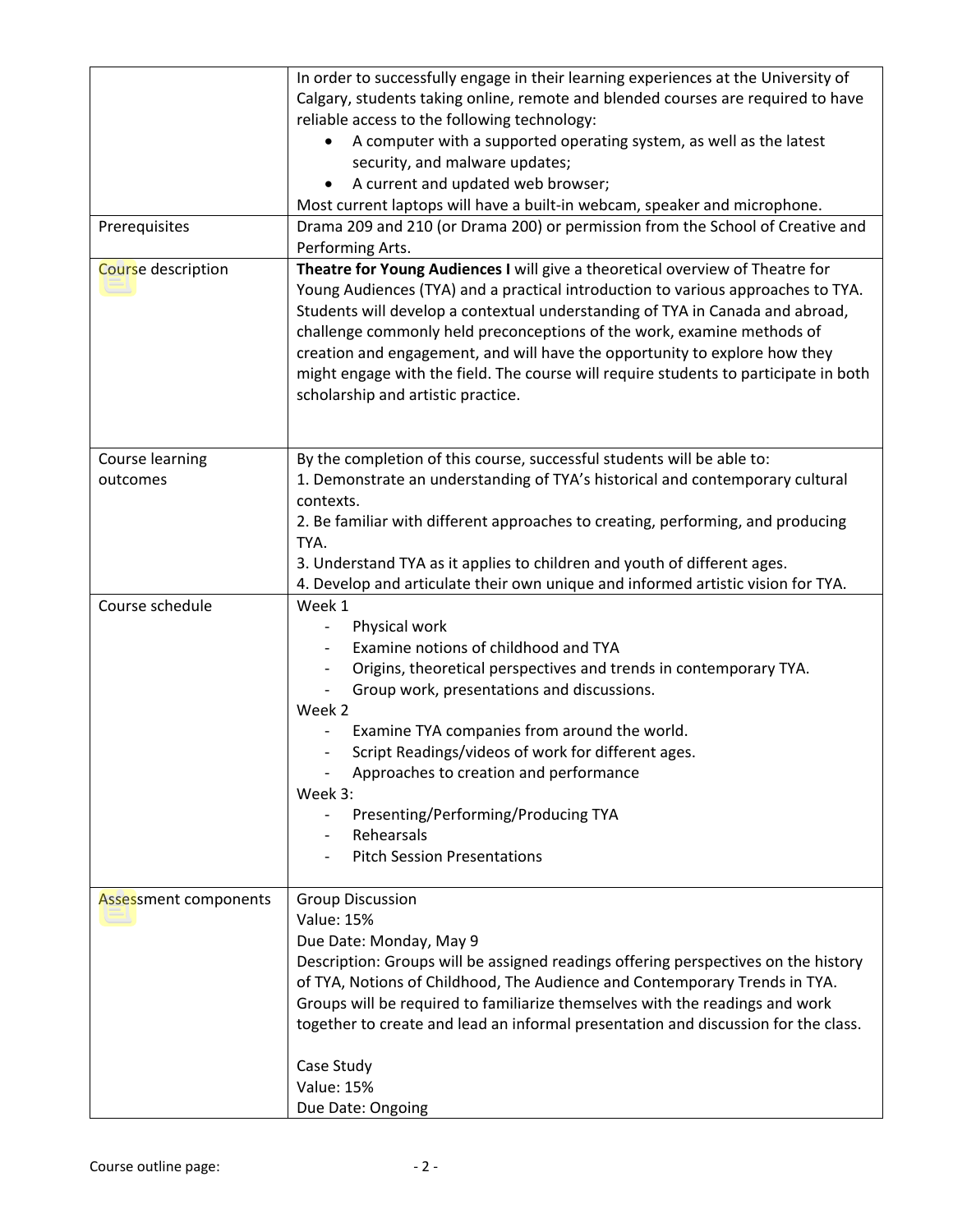|                         | Description: Students will choose a professional TYA company from a list provided<br>and research the company. They will lead a class presentation on their findings and<br>hand in an accompanying outline.                                                                                                                                                                                                                                                                                                                                                                                                  |
|-------------------------|---------------------------------------------------------------------------------------------------------------------------------------------------------------------------------------------------------------------------------------------------------------------------------------------------------------------------------------------------------------------------------------------------------------------------------------------------------------------------------------------------------------------------------------------------------------------------------------------------------------|
|                         | <b>Pitch Session</b><br><b>Value: 25%</b><br>Due Date: Tuesday, May 24<br>Description: Building on their contextual knowledge and creative processes,<br>students will work in assigned groups to create either a "company," a "festival" or<br>"production" which they will pitch to the class and invited professionals. Elements<br>of the pitch can include a reading of a script sample, short performance, technical<br>demonstration or presentation that captures their creative vision and how it can<br>contribute to the field of TYA.                                                             |
|                         | <b>Reflection Paper</b><br><b>Value: 15%</b><br>Due Date: Monday, June 6<br>Description: A reflection paper on the learning successes and challenges of the<br>course and peer evaluations.<br>Approximately 750-1000 words.                                                                                                                                                                                                                                                                                                                                                                                  |
|                         | Participation<br><b>Value: 30%</b><br>10% Play Reading unit, 10% Playwriting unit, 10% overall class participation<br>Due Date: On-going<br>Description: As part of the course, students are expected to actively participate in<br>individual and group activities where grading is entirely engagement-based.<br>Additionally, students will have opportunities to participate in conversation<br>through the online discussion board and in class. Students are encouraged to<br>actively participate. A description of opportunities and rubric are included as part<br>of the detailed assignment sheet. |
| Assessment expectations | <b>Guidelines for Submitting Assignments:</b><br>Students must submit assignments via D2L. Assignments must be received by the<br>time specified on the arranged due date.                                                                                                                                                                                                                                                                                                                                                                                                                                    |
|                         | Criteria That Must Be Met To Pass:<br>With successful completion of each assignment, a<br>professional and positive attitude, and consistent in-class participation and<br>attendance, students will pass this class without issue. Please note that all<br>assignments must be completed in order to pass the course.                                                                                                                                                                                                                                                                                        |
|                         | <b>Expectations for Writing:</b><br>Writing skills are important to academic study across all disciplines. Consequently,<br>instructors may use their assessment of writing quality as a factor in the evaluation<br>of student work. Please refer to the Undergraduate Calendar E.2 Writing Across<br>the Curriculum policy for details.                                                                                                                                                                                                                                                                     |
|                         | <b>Guidelines for Formatting Assignments:</b><br>All written assignments in this class should be<br>submitted in MLA (Modern Language Association) formatting, the standard format<br>for                                                                                                                                                                                                                                                                                                                                                                                                                     |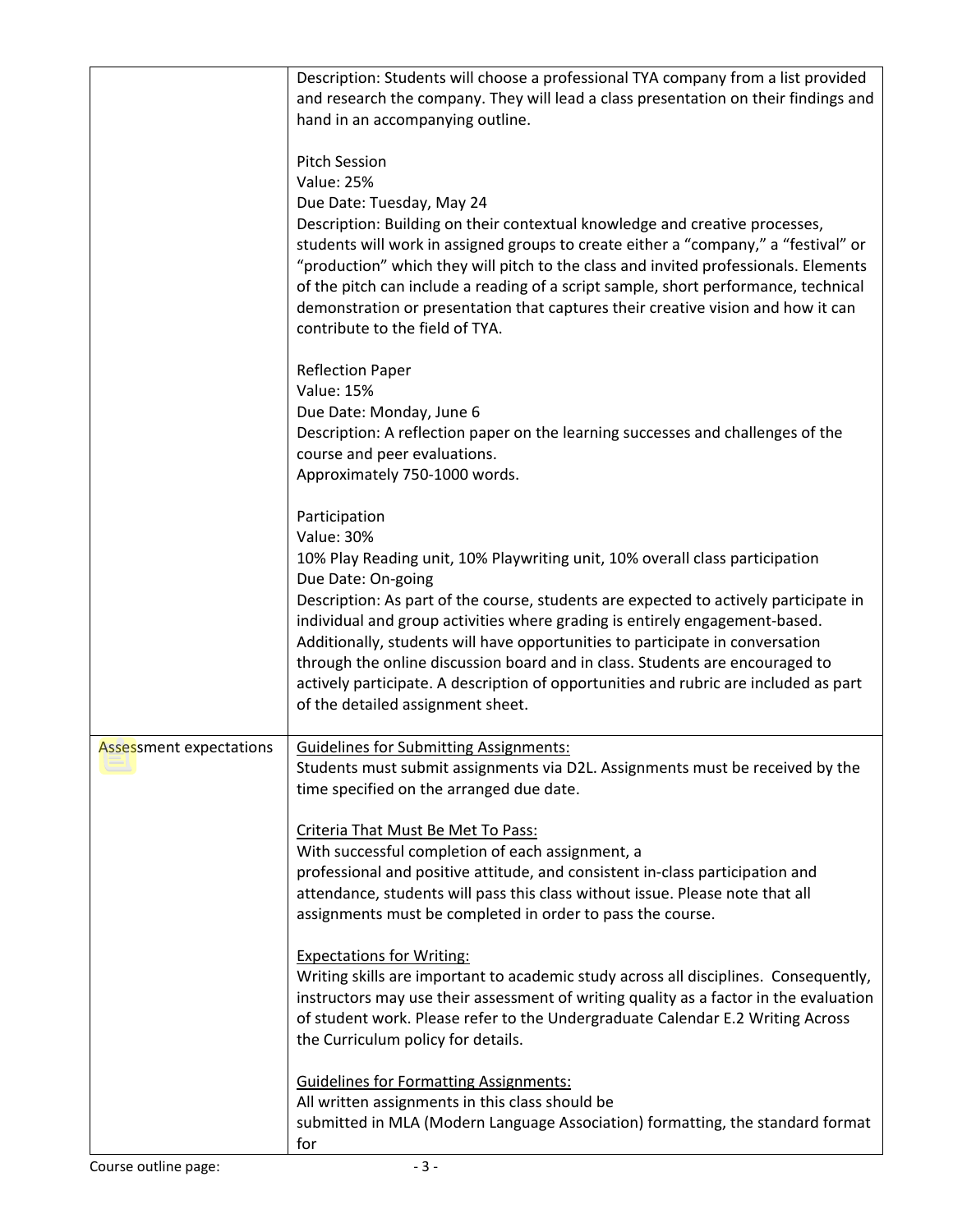|                               | liberal arts and humanities courses. If you are unclear about MLA style and                                                                               |
|-------------------------------|-----------------------------------------------------------------------------------------------------------------------------------------------------------|
|                               | formatting,                                                                                                                                               |
|                               | you can pick up the MLA handbook and style manual at the bookstore or visit                                                                               |
|                               | online resources.                                                                                                                                         |
|                               |                                                                                                                                                           |
|                               | Late Assignments:                                                                                                                                         |
|                               | Given the structured timeline of the course, extensions on group presentations will                                                                       |
|                               | not be granted. The Instructor will accept late written assignments by one day -                                                                          |
|                               | however, a penalty of a half grade will be taken from the overall score of the                                                                            |
|                               | assignment. For example: assignment submitted would receive an A- for content, if                                                                         |
|                               | turned in late, assignment then receives a B+.                                                                                                            |
|                               |                                                                                                                                                           |
|                               | <b>Expectations for Attendance and Participation:</b>                                                                                                     |
|                               | Please refer to the Undergraduate Calendar E.3 Attendance for details.                                                                                    |
|                               |                                                                                                                                                           |
| Grading scale                 | For the course as a whole, letter grades should be understood as follows, as                                                                              |
|                               | outlined in section F.1.Grading System and Transcripts of the Calendar:                                                                                   |
|                               | https://www.ucalgary.ca/pubs/calendar/current/f-1.html.                                                                                                   |
|                               |                                                                                                                                                           |
|                               | A grade of "C-" or below may not be sufficient for promotion or graduation, see<br>$\bullet$                                                              |
|                               | specific faculty regulations.                                                                                                                             |
|                               | The number of "D" and "D+" grades acceptable for credit is subject to specific                                                                            |
|                               | undergraduate faculty promotional policy.                                                                                                                 |
| <b>Academic Accommodation</b> | It is the student's responsibility to request academic accommodations according to the                                                                    |
|                               | University policies and procedures listed below. The Student Accommodations policy is                                                                     |
|                               | available at https://ucalgary.ca/student-services/access/prospective-students/academic-                                                                   |
|                               | accommodations.                                                                                                                                           |
|                               | Students needing an accommodation based on disability or medical concerns should                                                                          |
|                               | contact Student Accessibility Services (SAS) in accordance with the Procedure for                                                                         |
|                               | Accommodations for Students with Disabilities (https://www.ucalgary.ca/legal-                                                                             |
|                               | services/sites/default/files/teams/1/Policies-Accommodation-for-Students-with-                                                                            |
|                               | Disabilities-Procedure.pdf).<br>Students who require an accommodation in relation to their coursework or to fulfill                                       |
|                               | requirements for a graduate degree, based on a Protected Ground other than Disability                                                                     |
|                               | should communicate this need in writing to their Instructor.                                                                                              |
|                               | SAS will process the request and issue letters of accommodation to instructors. For                                                                       |
|                               | additional information on support services and accommodations for students with                                                                           |
|                               | disabilities, visit www.ucalgary.ca/access/.                                                                                                              |
| Academic integrity,           | Academic Misconduct refers to student behavior which compromises proper assessment of                                                                     |
| plagiarism                    | a student's academic activities and includes: cheating; fabrication; falsification; plagiarism;                                                           |
|                               | unauthorized assistance; failure to comply with an instructor's expectations regarding                                                                    |
|                               | conduct required of students completing academic assessments in their courses; and                                                                        |
|                               | failure to comply with exam regulations applied by the Registrar.                                                                                         |
|                               |                                                                                                                                                           |
|                               | For information on the Student Academic Misconduct Policy and Procedure please visit:                                                                     |
|                               | https://www.ucalgary.ca/legal-services/sites/default/files/teams/1/Policies-Student-<br>Academic-Misconduct-Policy.pdf and https://www.ucalgary.ca/legal- |
|                               | services/sites/default/files/teams/1/Policies-Student-Academic-Misconduct-                                                                                |
|                               | Procedure.pdf. Additional information is available on the Academic Integrity Website                                                                      |
|                               | at https://ucalgary.ca/student-services/student-success/learning/academic-integrity.                                                                      |
| Internet and electronic       | The use of laptop and mobile devices is acceptable when used in a manner appropriate to                                                                   |
| communication device          | the course and classroom activities. Please refrain from accessing websites and resources                                                                 |
|                               | that may be distracting to you or for other learners during class time. Students are                                                                      |
|                               | responsible for being aware of the University's Internet and email use policy, which can be                                                               |